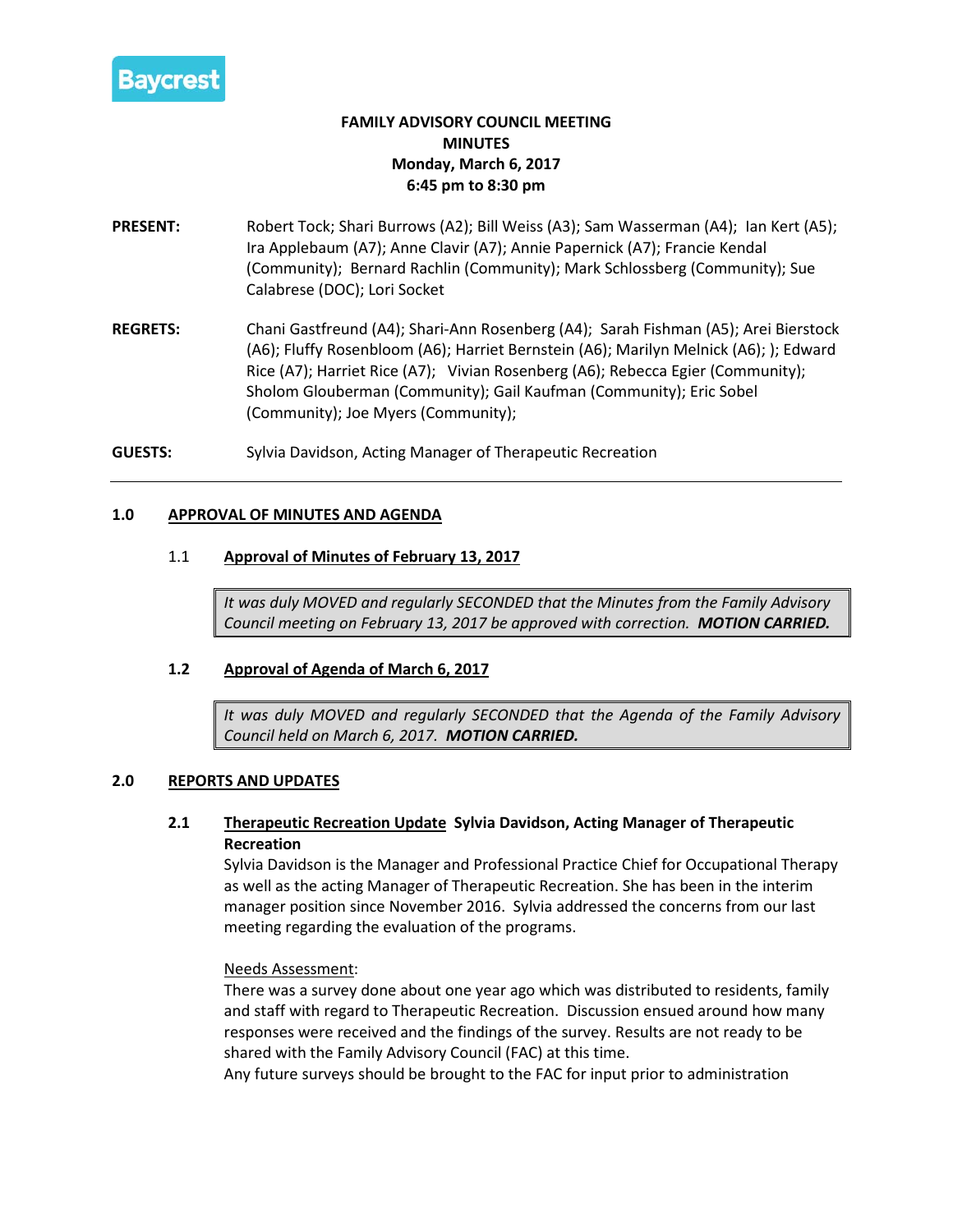#### ACTION:

1. Sylvia Davidson to follow up with regard to the needs assessment which was done about one year ago. The data and findings of the needs assessment will be presented at the May 2017 meeting.

# Evaluation of Program:

Sylvia is currently working on the program evaluation with the Therapeutic Recreation team. The TR staff will be evaluating all the programs on each floor throughout the month of March.

# ACTION:

- 1. Sylvia Davidson to report back to the FAC with the results of the current program evaluation at the May 2017 meeting.
- 2. Sylvia to be invited to the May 2017 to discuss the new needs assessment survey.
- 3. Lori to share Rachel's email regarding the issues from the February 2017 meeting with the FAC chairs and with Sylvia Davidson.

# Montessori program:

The Montessori program is offered on A4 and A5 once per week, and on A6 and A7 once per week. The TR person on A7 has integrated the Montessori program into her early risers program. Montessori is more of an approach than an actual program. It is integrated into many of our existing programs.

We need a better way to disseminate information regarding our programs to family members. Suggestions include:

- Write up in Baycrest Matters
- Blog

# Use of Computers/Ipads:

We are keen to continue to grow the program on A2 using computers and I-Pads. We are looking to increase the access to computers and technology.

# Apotex Wide Programs:

We are experiencing a problem with getting residents to Apotex wide programs, such as the Thursday concerts. Sylvia suggested that you check with the Therapeutic Recreationist to ensure the resident is on the list for portering to events and activities.

# **3.0 STANDING ITEMS**

**3.1 Issues Tracking Robert Tock** Deferred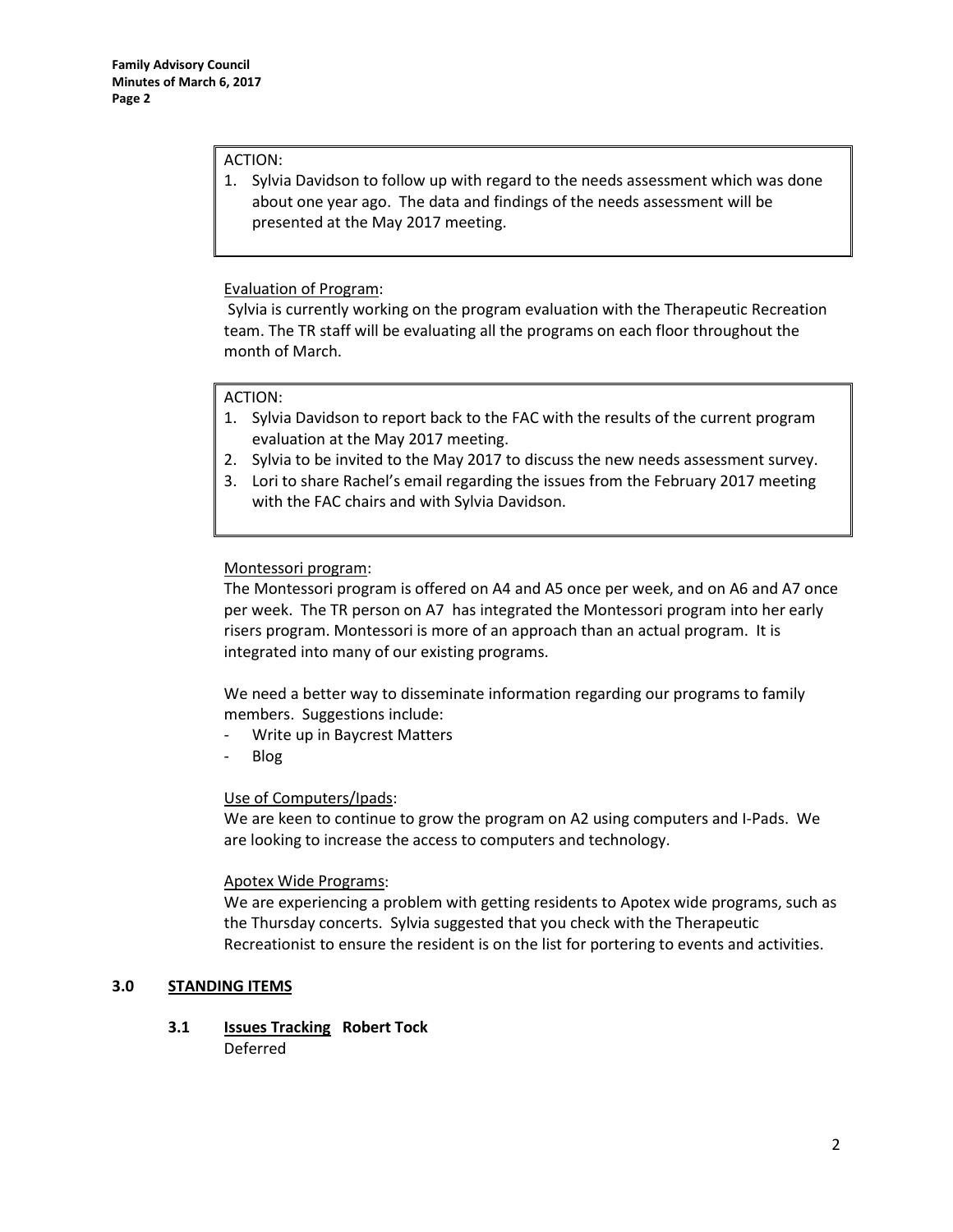### **3.2 Apotex Report Sue Calabrese**

#### Code Grey

We had a code grey last week in the building, where all the mag locks in the building stopped working. We were notified at 10am. By noon they were still not up, and by 4:00pm it turned into a stage 2. Kudos to the staff who stayed on past their shift to man the doors and stairwells. It was rectified by 7:00pm. The mag locks are now on emergency power. An email was also sent to registered volunteers asking them to come in during the mag lock failure. It was suggested that administration try to come up with a way to inform family members on the email list of these types of incidents and ask for their assistance.

#### Medication at the Bedside

Through our medication management group, it was noted that a lot of our residents have their own medications at the bedside. There will be a communication sent to the residents and families that any medications in the resident rooms needs to be known by the care team and locked up.

#### Ministry of Health

We received a phone call from the Ministry of Health challenging why we had denied an application. We were cited for not copying our rejection letter to the Ministry. This issue has been rectified.

# **3.3 Quality Report Sue Calabrese**

On our quality scorecard, we had poor results in the category of referral response rate. It was taking us approximately 40 days from the time a bed was emptied to the time a bed was filled. A group was formed to work on improvement and now we are currently at 13 days.

Our falls have remained stable. We have had more fractures from the falls. We found that a lot of people who fracture had a low falls risk. We have now changed our Falls Prevention Program to Falls and Fracture Prevention. We are putting in a screening tool for fracture risk.

The Individualized care plans for residents at high risk for falls is currently at 100%. This is a result of auditing and follow up. Our restraints rate is at 0%.

For the incidents resulting in hospital transfers indicator, we continue to be marginally higher than the LHIN, but we are lower than that provincial average. Our ACER (Acute Care Emergency Reviews) group meets monthly to review each resident transfer. Our ACER program has been so successful, we are now working with Cummer Lodge to teach them.

#### ACTION:

1. Invite Nurses to a meeting to give a presentation on the ACERs group.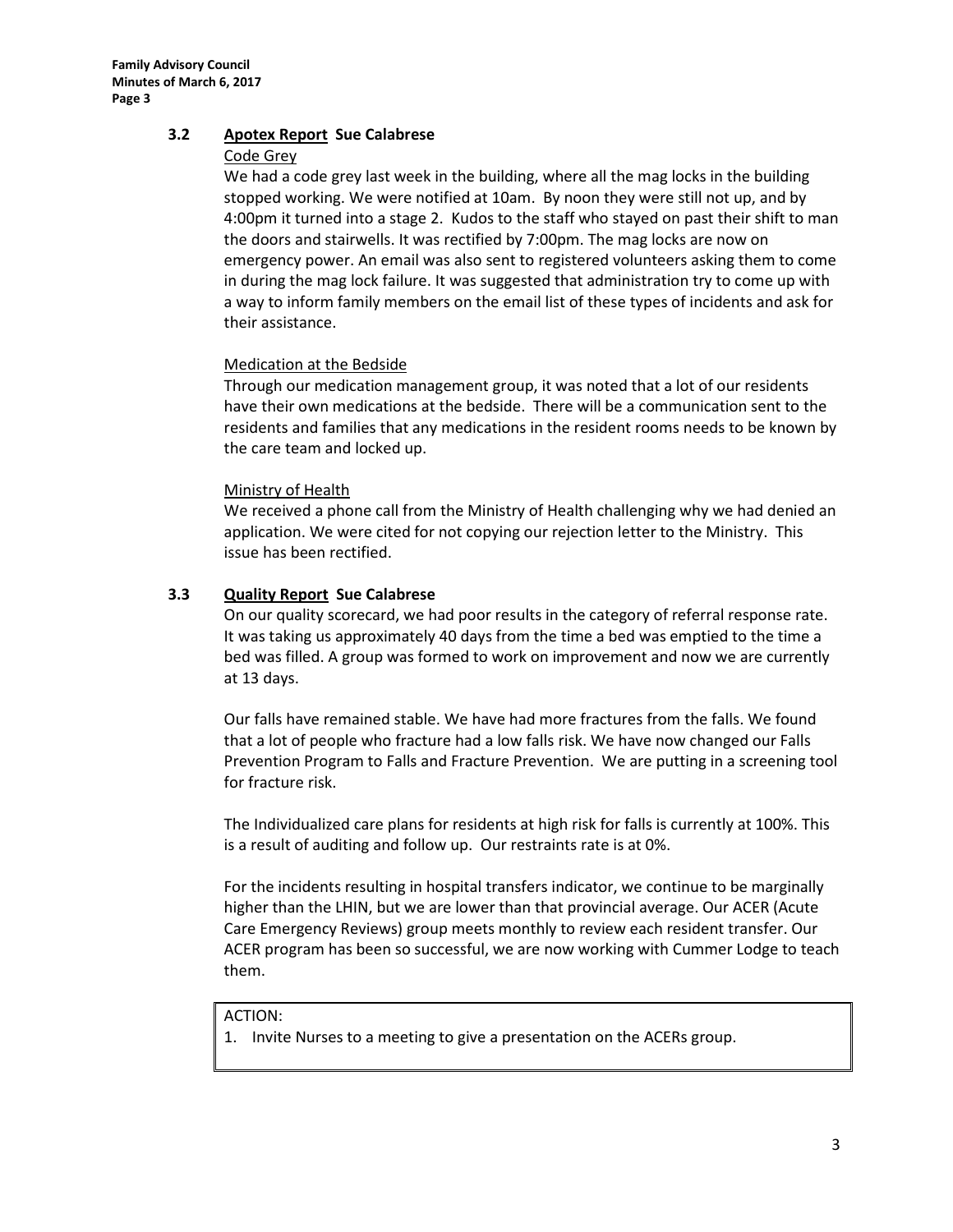# **3.4 Other Business**

#### Literacy Project

The Literacy Project with Kobo will not be happening as discussed at previous meetings. We did not meet the requirement of having 4 Family Advisory Council members actively participating in the project.

#### Change to 6:45pm start time

We will continue to start our meetings at 6:45pm.

#### Parking

Parking passes were distributed with the package this month.

#### Elevators for Passover

Request to be sent to Martin Green to leave the elevators on regular service for as long as possible on Passover so more residents and family members can get to the Seder event.

#### Package for New Residents

Bill Weiss met with members of the Communication team to review and update the information package which goes to new residents and their family as well as updating the website. A presentation will be made at the April 3, 2017 meeting.

#### **4.0 NEXT MEETING**

The Family Advisory Council will next meet on Monday, April 3, 2017 at 6:45pm in the Exton Boardroom.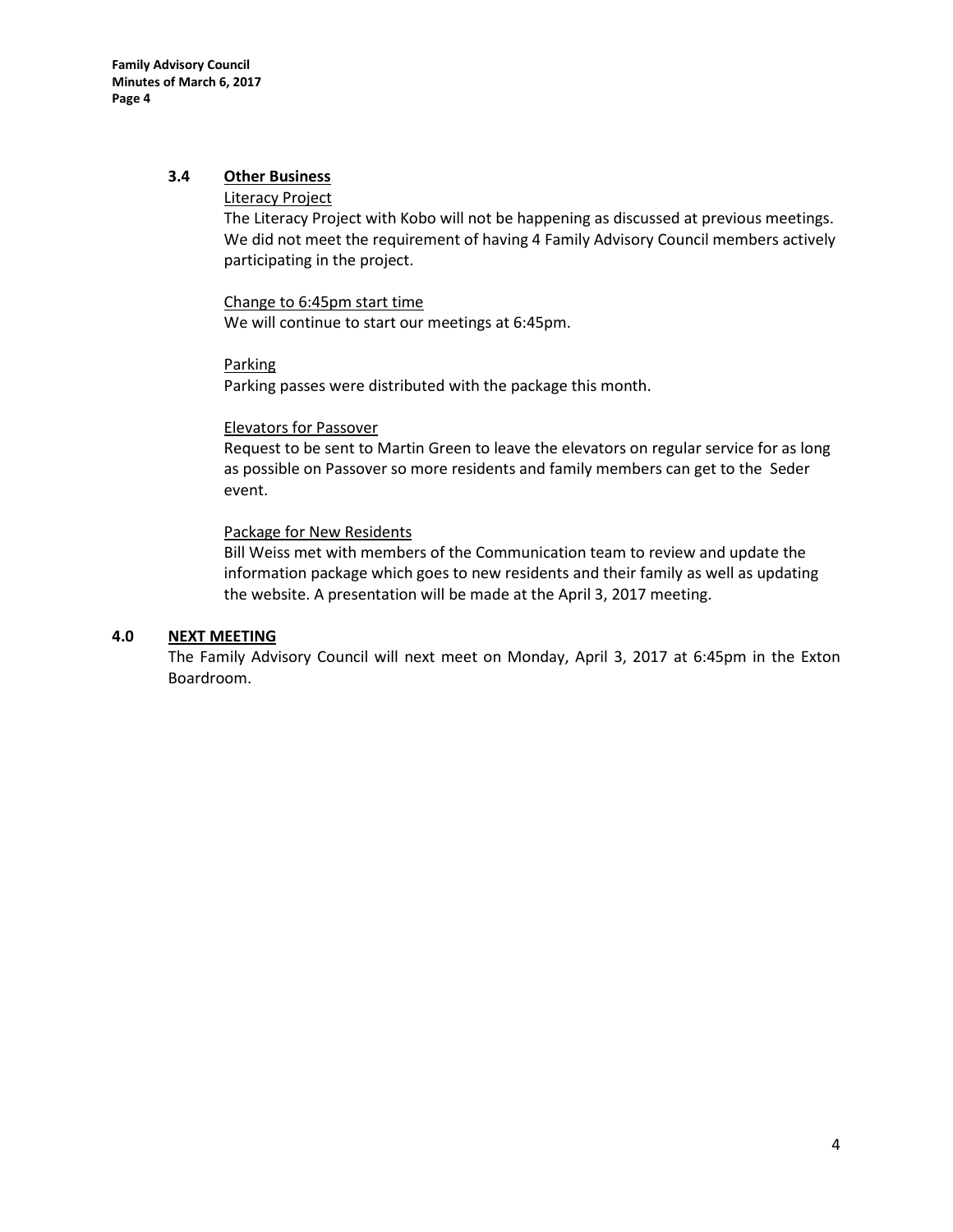

# **FAMILY ADVISORY COUNCIL MEETING MINUTES Monday, April 3, 2017 6:45 pm to 8:30 pm**

- **PRESENT:** Shari Burrows (A2); Bill Weiss (A3); Shari-Ann Rosenberg (A4); Ian Kert (A5); Ira Applebaum (A7); Anne Clavir (A7); Edward Rice (A7); Harriet Rice (A7); Rebecca Egier (Community); Bernard Rachlin (Community); Eric Sobel (Community); Sue Calabrese (DOC); Lori Socket
- **REGRETS:** Chana Gastfreund (A4); Sarah Fishman (A5); Arei Bierstock (A6); Fluffy Rosenbloom (A6); Harriet Bernstein (A6); Marilyn Melnick (A6); ); Vivian Rosenberg (A6); Annie Papernick (A7); Sholom Glouberman (Community); Gail Kaufman (Community); Francie Kendal (Community); Joe Myers (Community); Robert Tock; Mark Schlossberg (Community);
- **GUESTS:** Laura Mandell, Director, Marketing and Communication Stipe Maglica, Manager, Digital Marketing Johanna Wieting, Manager, Communication Lisa Sokoloff, Manager, Training and Simulation

#### **1.0 APPROVAL OF MINUTES AND AGENDA**

# 1.1 **Approval of Minutes of March 6, 2017**

*It was duly MOVED and regularly SECONDED that the Minutes from the Family Advisory Council meeting on March 6, 2017 be approved with correction. MOTION CARRIED.*

# **1.2 Approval of Agenda of April 3, 2017**

*It was duly MOVED and regularly SECONDED that the Agenda of the Family Advisory Council held on April 3, 2017. MOTION CARRIED.*

#### **2.0 REPORTS AND UPDATES**

**2.1 New Arrivals – Information Package Laura Mandell, Director, Marketing and Communication Stipe Maglica, Manager, Digital Marketing Johanna Wieting, Manager, Communication**

Laura Mandell, Stipe Maglica and Johanna Wieting presented (a) an updated and redesigned hardcopy package targeting new arrivals at the Apotex and (b) a suggested reworking of the Baycrest website to include a more intuitive and user-friendly Apotex FAC platform. While updating and redesigning the hardcopy New Arrivals package is well underway, retooling of the website is projected to extend through 2017. It is to be scalable, featuring a centralized and prioritized hierarchy optimized for ease of use, accuracy and relevance. Several suggestions were offered and considered as a robust and lively discussion ensured. The presentation was very well received and appreciated.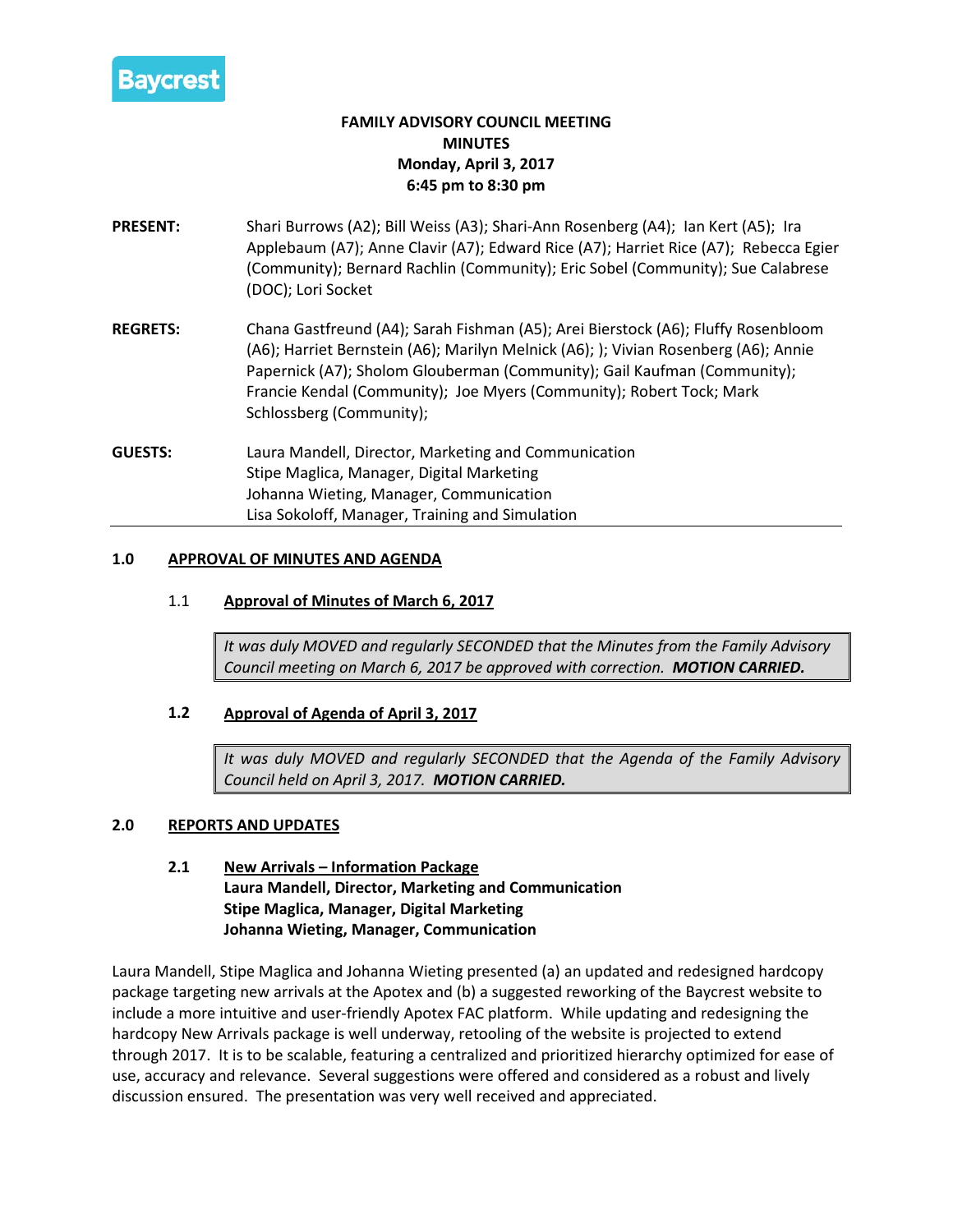### ACTION:

1. Bill will continue working with Baycrest Marcomm on this project and provide updates to the FAC as required throughout the process.

# **2.2 Virtual Realty Project**

# **Lisa Sokoloff, Manager, Training and Simulation**

Lisa spoke about a new project in the education department using virtual reality, "Is using virtual reality about dementia an effective educational tool for improving empathy towards people with dementia and people who care for people with dementia". The study will have two groups, formal caregivers and informal caregivers. Lisa came to the FAC looking for input on recruitment.

Is it better to run sessions during working hours or off-hours such as weekends? To make it easier for families, sessions will be run on evenings and weekends.

How is it best to recruit informal caregivers who care for somebody with dementia?

- **Flyers**
- Baycrest registry
- Volunteer services

# **1.0 STANDING ITEMS**

# **1.1 Issues Tracking**

Discussion around items which should be included on issues tracking. We need to keep this spreadsheet updated so we don't lose track of outstanding items.

# **1.2 Post Admission Conference**

Sue presented the Post Admission Quality of Care Conferences report. New residents have a care conference booked at 6 weeks. Other residents have a care conference booked annually. In total for the past year we held 146 post admission conferences and 318 annual conferences.

# ACTION:

1. Sue to review the message given by the unit clerks about booking the Quality of Care meeting to ensure that the family is given a choice of dates.

# Quality of Life Process

The Quality of Life meeting occurs yearly and is scheduled for 30 minutes. It involves the resident's POA, if the resident is not competent, unit physician, when available, RN, RPN, Social Worker, Recreation Therapist and Dietitian. The purpose of the meeting is to provide an update to the family members regarding the Resident's overall health and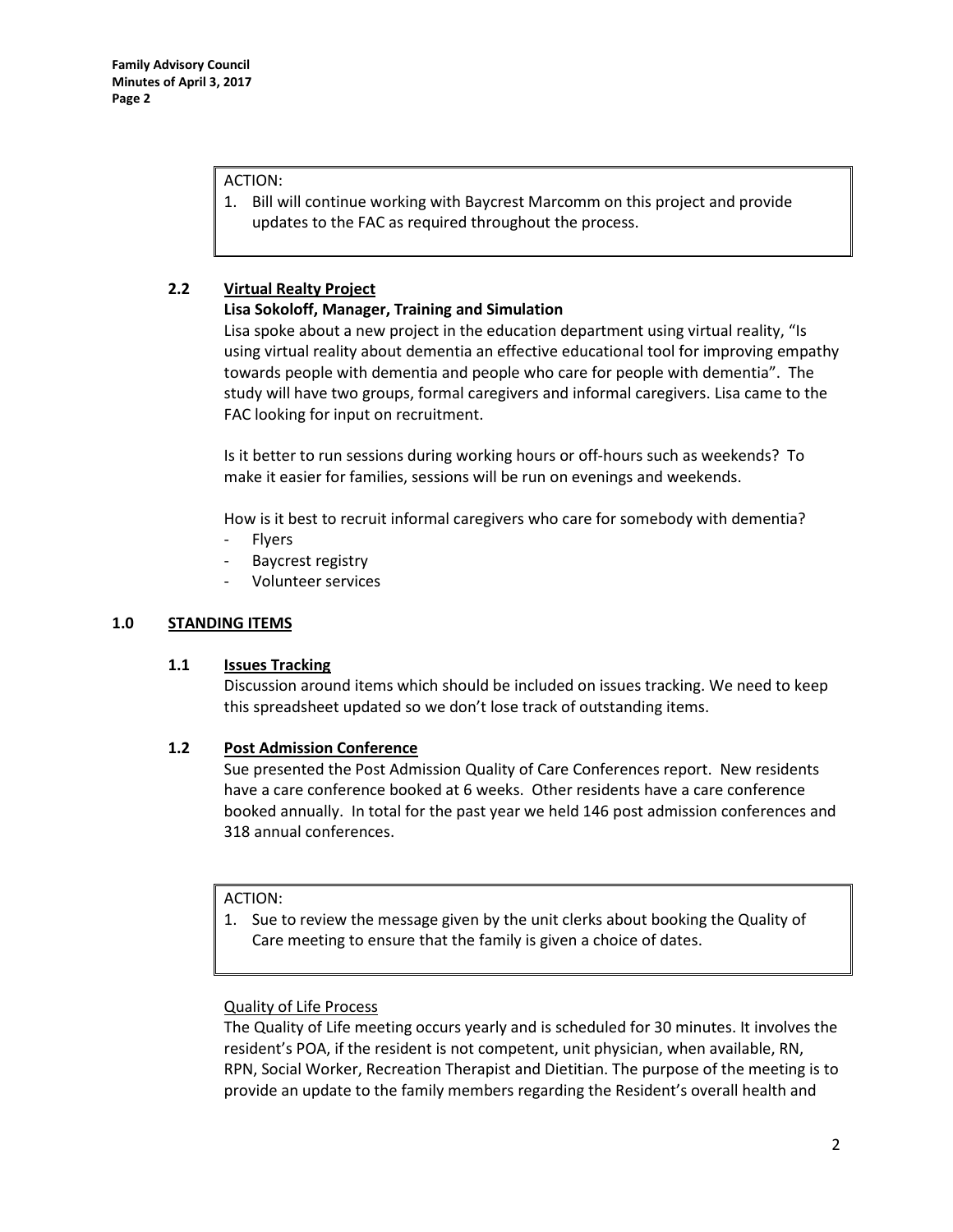care during the past year, to discuss and nursing, medical, recreation etc., advance directives and DNR.

#### **1.3 Apotex Report Sue Calabrese**

#### **Bathtubs**

Sue announced that we have the new bathtubs on site. We will start mid-April to remove the old tubs and replace one tub per unit. The process will begin on the  $7<sup>th</sup>$  floor and work down. Each tub will take about 2 weeks to get in. We will also be replacing the shower heads and curtains. Once this is all in place, when a resident is discharged, we will disconnect the hoses from the resident bathrooms.

#### **1.4 Business Arising - All**

# Update from Therapeutic Recreation

Sylvia Davidson will be providing a report on Therapeutic Recreation at the May meeting. She did update Sue that she touched base with Janice from Volunteer Services about the volunteers for the programs.

### **2.0 NEXT MEETING**

The Family Advisory Council will next meet on Monday, May 8, 2017 at 6:45pm in the Exton Boardroom.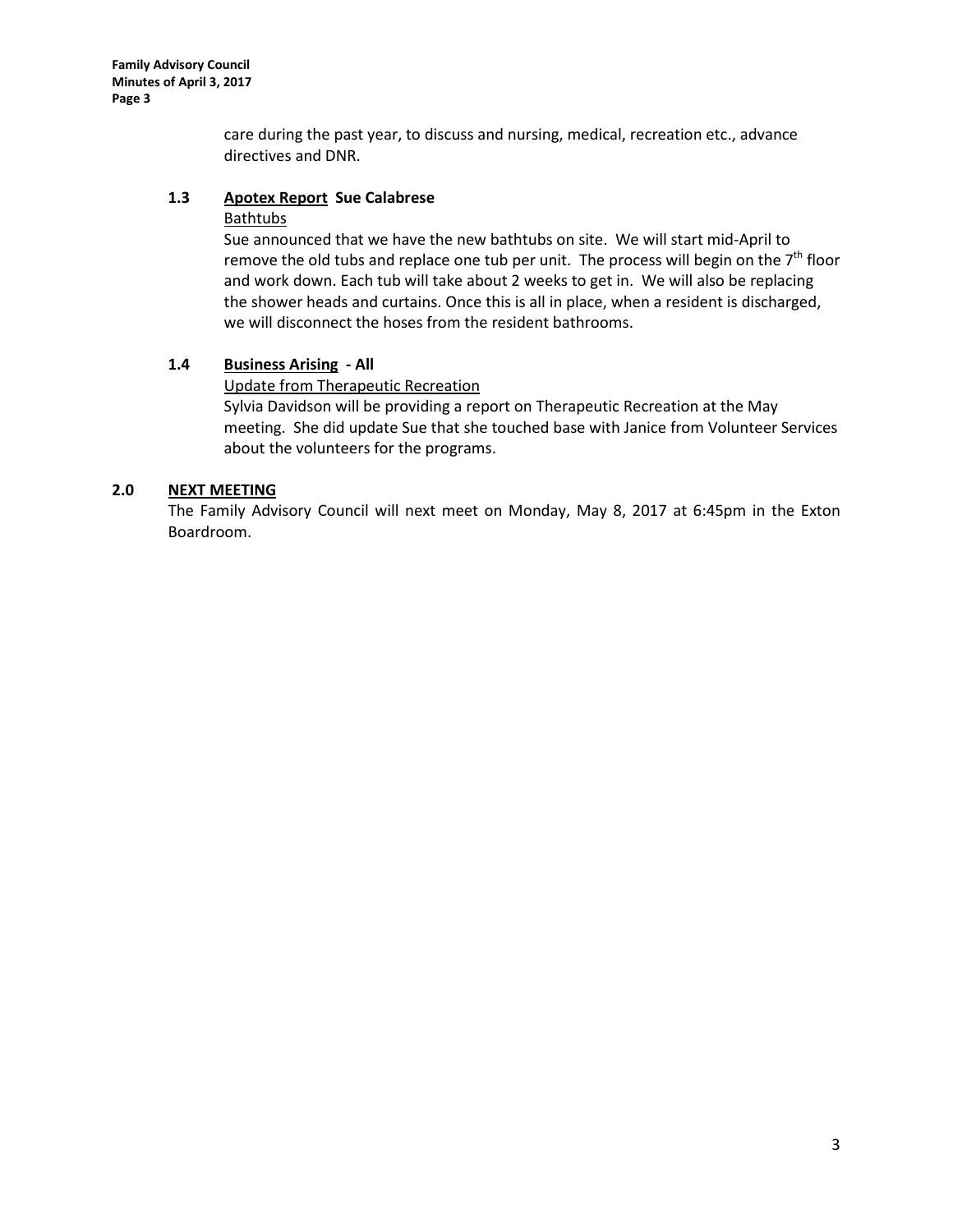

# **FAMILY ADVISORY COUNCIL MEETING MINUTES Monday, May 8, 2017 6:45 pm to 8:30 pm**

- **PRESENT:** Robert Tock; Shari Burrows (A2); Bill Weiss (A3); Sarah Fishman (A5); Ian Kert (A5); Ira Applebaum (A7); Anne Clavir (A7); Gail Kaufman (Community); Bernard Rachlin (Community); Eric Sobel (Community); Lori Socket
- **REGRETS:** Chana Gastfreund (A4); Shari-Ann Rosenberg (A4); Arei Bierstock (A6); Fluffy Rosenbloom (A6); Harriet Bernstein (A6); Marilyn Melnick (A6); ); Vivian Rosenberg (A6); Annie Papernick (A7); Edward Rice (A7); Harriet Rice (A7); Rebecca Egier (Community); Sholom Glouberman (Community); Francie Kendal (Community); Joe Myers (Community); Mark Schlossberg (Community); Sue Calabrese (DOC)
- **GUESTS:** Gina Carvalho, Director, Food and Nutrition Services Sylvia Davidson, Acting Manager of Therapeutic Recreation

# **1.0 APPROVAL OF MINUTES AND AGENDA**

#### 1.1 **Approval of Minutes of April 3, 2017**

*It was duly MOVED and regularly SECONDED that the Minutes from the Family Advisory Council meeting on April 3, 2017 be approved with correction. MOTION CARRIED.*

# **1.2 Approval of Agenda of May 8, 2017**

*It was duly MOVED and regularly SECONDED that the Agenda of the Family Advisory Council held on May 8, 2017. MOTION CARRIED.*

#### **2.0 REPORTS AND UPDATES**

#### **2.1 Food and Nutrition Update**

**Gina Carvalho, Director, Food and Nutrition Services**



JHA Apotex Food Service Presentation

Gina Carvalho presented the results from JHA Apotex Food Services Recipe Quality Project. The project looked at the current menus and recipes. The goal was to pick the top meals with input from the residents. All recipes were tested and rated. As a result of the survey we were able to identify our top 20 meals (including soups, entrees and desserts).

#### ACTION:

1. Gina to check how the menus are posted on 5EI and to confirm that they are using the show pictures.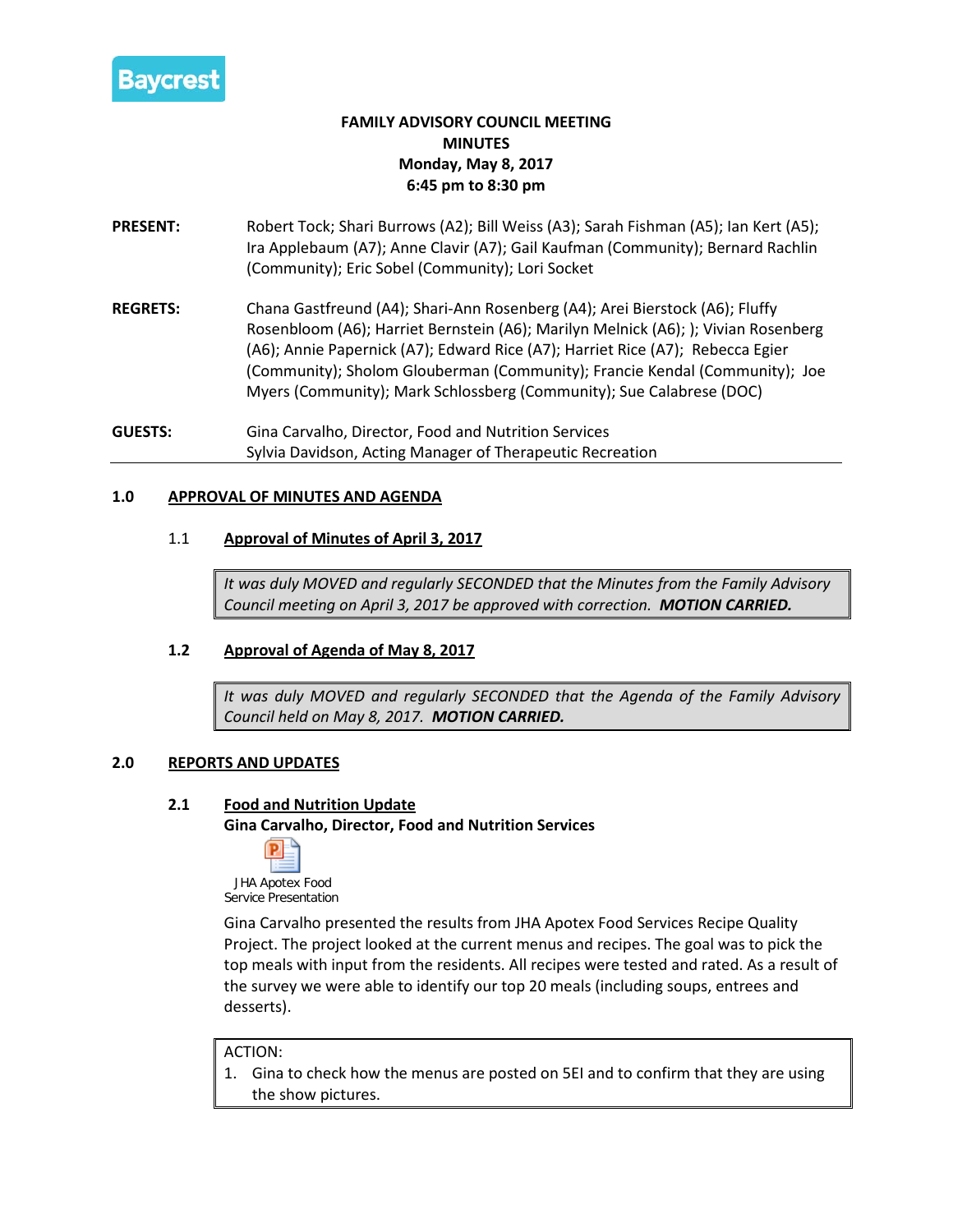# **2.2 Therapeutic Recreation Update**

### **Sylvia Davidson, acting Manager of Therapeutic Recreation**

Sylvia presented the results from the needs assessment done by Therapeutic Recreation. We received 58 responses from the Needs Assessment. Sylvia will bring future surveys to the FAC for vetting before they are administered.

# ACTION:

- 1. Sylvia will bring program plans to the next FAC meeting.
- 2. Sylvia to bring information on the PLEASE program to the next meeting.
- 3. Lori will forward the spreadsheet for distribution to the FAC members.

Music for Memory I-pad program by the Alzheimer Society

If you are interested in this program, sign up is done directly through the Alzheimer Society. Therapeutic Recreation should let family members know about this program.

# Volunteer/Portering Issue

It is an ongoing issue/challenge of being able to get residents to the activities and not have them miss out because there was no portering available. Sylvia has been working with Janis Sternhill in the Volunteer Dept. to get volunteers to assist us. It was discussed that the procedure to become a volunteer is very cumbersome and we are losing potential volunteers.

# ACTION:

1. Sylvia to follow up with Janis Sternhill regarding the modules required to be completed prior to becoming a volunteer.

# **3.0 STANDING ITEMS**

# **3.1 Issues Tracking**

Deferred to June, 2017.

# **3.2 Baycrest Transformation - Apotex**

A copy of the email send from Dr. Reichman's office was circulated to the FAC members. The email explains the transformation of Operation in the Apotex. This move is being made to off-set the operating loss of \$670K each month. Part of the transformation is the recruitment of a senior leader who will report directly to the CEO. A FAC member (Bill Weiss) is sitting on the committee to recruit for this position.

Concern was voiced over lowering staff wages to be more in line with a Long Term Care Facility instead of a Hospital model. The purpose is so that people are paid appropriately to the job they do in the facility in which they do it.